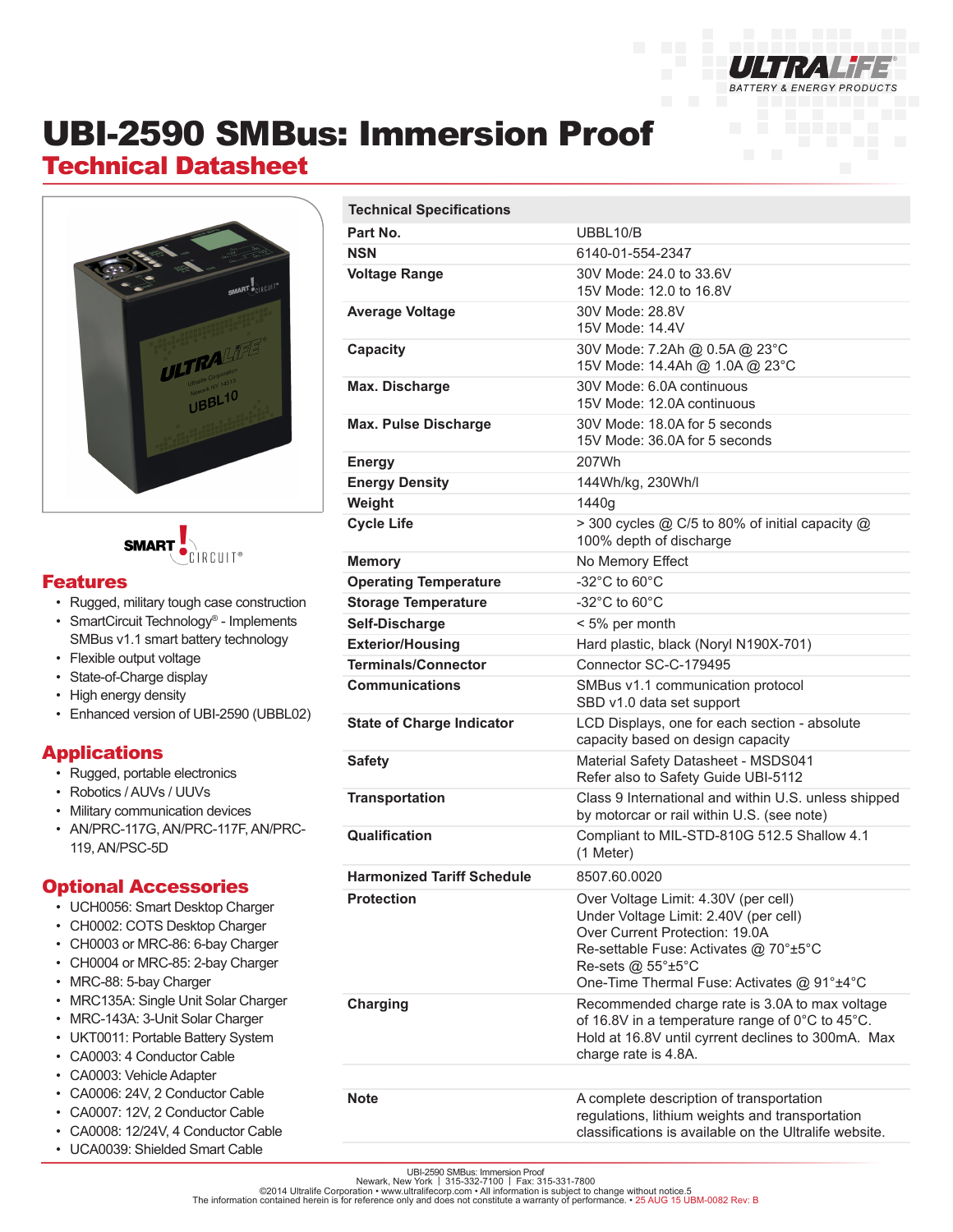## **Dimensions**